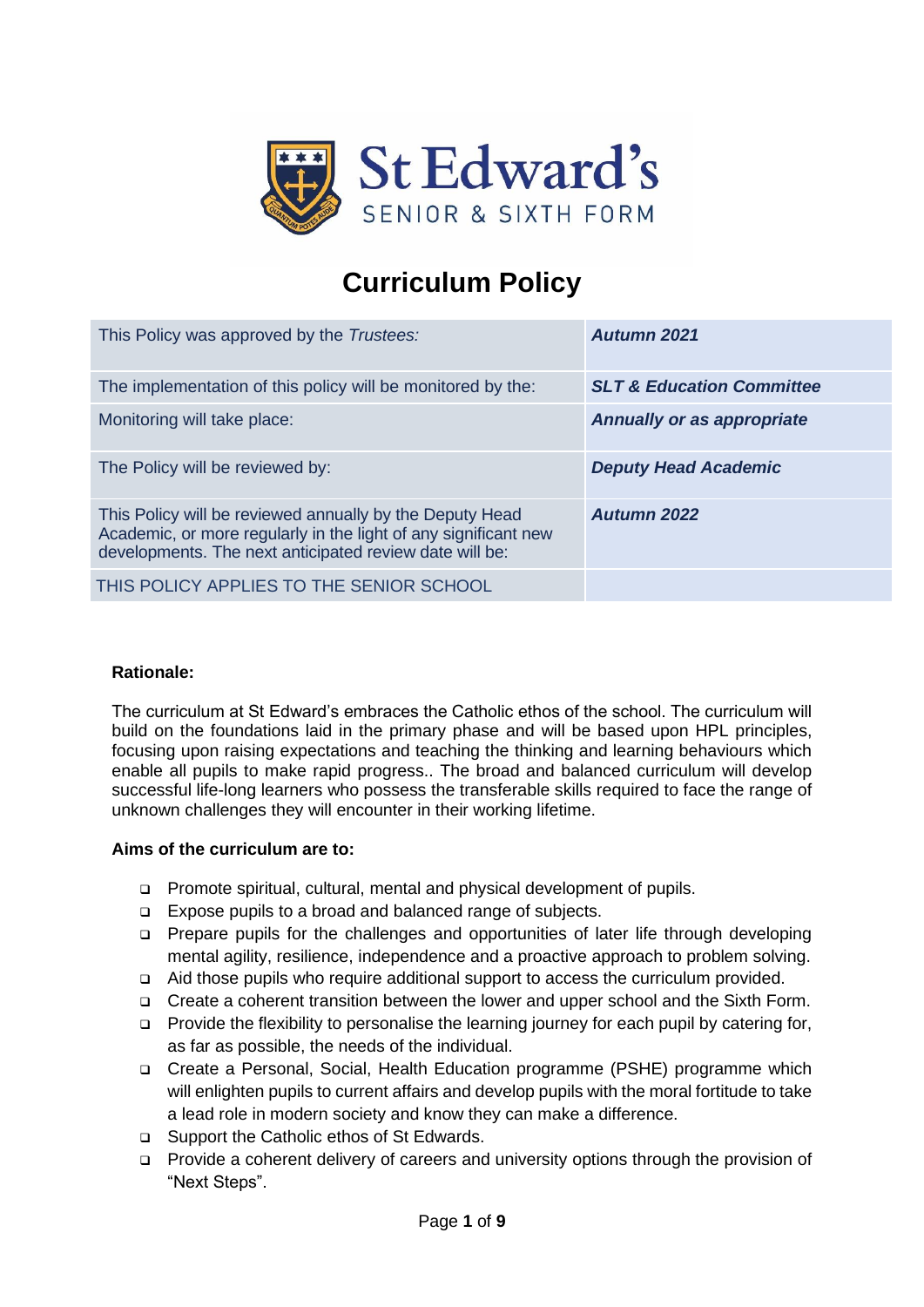- ❑ Promote leadership opportunities through the promotion of an extensive range of positions of responsibility.
- ❑ Balance academic rigour with the opportunity for pupils to explore personal interests through the creation of a diverse extra-curricular programme.

### **Overview of School Stages**

*Lower School* Upon entry to the School, pupils take a baseline test. Data from this test is used to create performance groups in Maths. Pupils who performed at a similar level in the baseline test are placed in the same teaching group. Pupils may move between performance groups throughout the year if their level of performance indicates they are currently performing at a similar level to pupils in a different performance group. For all other subjects, pupils are taught in tutor groups.

.. Mathematics and English lessons have a high proportion of curriculum time accounting for the importance placed on these skills in future Public Examinations.

Throughout the Lower School, individual learning requirements are catered for through a designated Individual Learning (IL) department (see IL policy for details). Year 7 IL lessons take place on a rolling timetable, avoiding the core subjects, but on occasion can be taken instead of French. In order to facilitate support of pupils with an identified need within lessons, the IL department provide subject teachers with advice and guidance relating to teaching strategies and exam arrangements. In Year 8 & 9 pupils have the option to take their IL lesson instead of the second Language or Classics option, but can also continue on a rolling timetable, avoiding the core subjects.

Personal, Social, Health Education is taught to pupils by their tutors and occurs weekly. Topics covered are appropriate for the stage of development of each particular year group and ensure that pupils develop an appreciation of British Values as well as develop their own emotional intelligence and resilience.

Pupils in Year 9 can begin to tailor the curriculum to their own personal preference as choice is given over the combination of Modern Foreign Language/Classics/expressive arts subjects. Pupils can choose 5 from 8 subjects, in any combination as long as one subject is an MFL subject (French and/or Spanish)

International Students (EAL) are supported in their studies by the Head of International Pupils. Individual learning support plans are created for EAL pupils to advise subject staff on teaching strategies which will facilitate the learning of the pupil.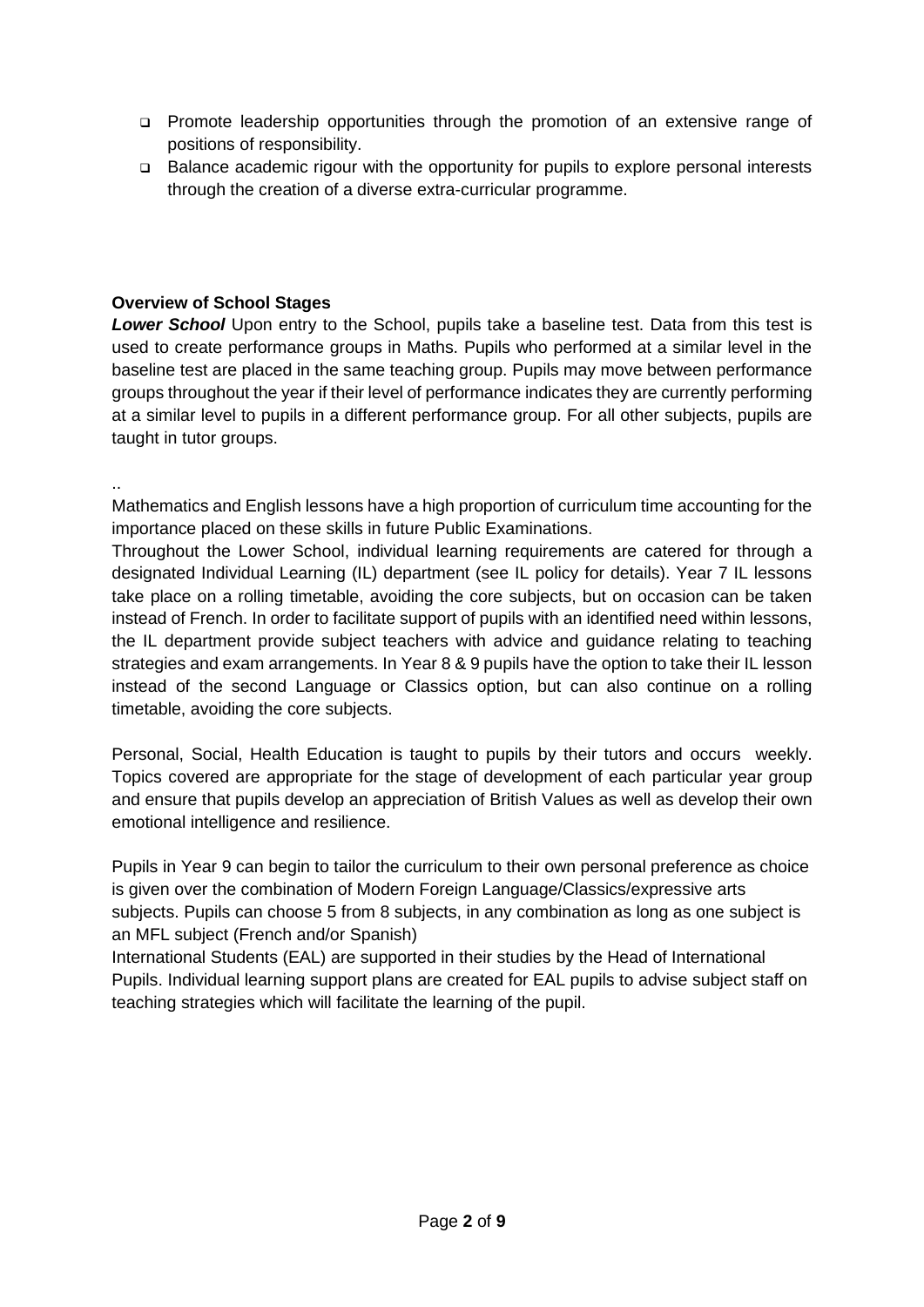| Subject                         |                | $\%$<br>allocation<br>(40) | Subject                         |                | $\%$<br>allocation<br>(40) |
|---------------------------------|----------------|----------------------------|---------------------------------|----------------|----------------------------|
| Maths                           | 5              | 12.5                       | Maths                           | 5              | 12.5                       |
| English                         | 5              | 12.5                       | English                         | 5              | 12.5                       |
| Science                         | $\overline{4}$ | 10                         | Science                         | $\overline{4}$ |                            |
| <b>MFL</b><br>(French &<br>Spa) | $\overline{4}$ | 10                         | <b>MFL</b><br>(French &<br>Spa) | $\overline{4}$ |                            |
| <b>RS</b>                       | 3              | 7.5                        | <b>RS</b>                       | 3              | 7.5                        |
| Games                           | 3              | 7.5                        | Games                           | $\overline{3}$ |                            |
| PE                              | $\mathbf{1}$   | 2.5                        | <b>PE</b>                       | $\mathbf{1}$   |                            |
| <b>History</b>                  | $\overline{2}$ | 5                          | History                         | $\overline{2}$ |                            |

| Year 7                          |                |                            |                                 | Year 8         | Year 9                     |                               |                         |
|---------------------------------|----------------|----------------------------|---------------------------------|----------------|----------------------------|-------------------------------|-------------------------|
| Subject                         |                | $\%$<br>allocation<br>(40) | Subject                         |                | $\%$<br>allocation<br>(40) | Subject                       |                         |
| <b>Maths</b>                    | 5              | 12.5                       | Maths                           | 5              | 12.5                       | Maths                         | 6                       |
| English                         | 5              | 12.5                       | English                         | 5              | 12.5                       | English                       | 5                       |
| Science                         | $\overline{4}$ | 10                         | Science                         | $\overline{4}$ | 10                         |                               | $\overline{a}$          |
| <b>MFL</b><br>(French &<br>Spa) | 4              | 10                         | <b>MFL</b><br>(French &<br>Spa) | $\overline{4}$ | 10                         | Science (Bio, Che,<br>Phys)   | $\overline{\mathbf{c}}$ |
| <b>RS</b>                       | 3              | 7.5                        | <b>RS</b>                       | $\mathfrak{Z}$ | 7.5                        |                               | $\overline{2}$          |
| Games                           | 3              | $7.5$                      | Games                           | $\mathfrak{Z}$ | $7.5\,$                    | Spanish,                      |                         |
| <b>PE</b>                       | $\mathbf{1}$   | $2.5$                      | PE                              | $\mathbf{1}$   | 2.5                        | French                        | Pupils<br>choose        |
|                                 |                |                            |                                 |                |                            | <b>Classical Civilisation</b> | 5 from<br>8             |
|                                 |                |                            |                                 |                |                            | Latin                         | subjects<br>(10         |
| <b>History</b>                  | $\mathbf{2}$   | 5                          | History                         | $\mathbf{2}$   | 5                          | Art                           | periods)                |
|                                 |                |                            |                                 |                |                            | Drama                         |                         |
|                                 |                |                            |                                 |                |                            | Music                         |                         |

| Subject                         |                | $\%$<br>allocation<br>(40) | Subject                         |                | $\%$<br>allocation<br>(40) | Subject                                                         |                                             | $\%$<br>allocation |
|---------------------------------|----------------|----------------------------|---------------------------------|----------------|----------------------------|-----------------------------------------------------------------|---------------------------------------------|--------------------|
| <b>Maths</b>                    | 5              | 12.5                       | Maths                           | 5              | 12.5                       | Maths                                                           | 6                                           | 15                 |
| English                         | 5              | 12.5                       | English                         | 5              | 12.5                       | English                                                         | 5                                           | 12.5               |
| Science                         | $\overline{4}$ | $10\,$                     | Science                         | $\overline{4}$ | 10                         |                                                                 | $\overline{2}$                              | $5\,$              |
| <b>MFL</b><br>(French &<br>Spa) | $\overline{4}$ | 10                         | <b>MFL</b><br>(French &<br>Spa) | $\overline{4}$ | 10                         | Science (Bio, Che,<br>Phys)                                     | $\overline{2}$                              | $\mathfrak s$      |
| <b>RS</b>                       | 3              | $7.5$                      | <b>RS</b>                       | 3              | $7.5\,$                    |                                                                 | $\overline{2}$                              | $5\,$              |
| Games                           | 3              | $7.5$                      | Games                           | 3              | $7.5\,$                    | Spanish,                                                        |                                             |                    |
| <b>PE</b>                       | $\mathbf{1}$   | 2.5                        | <b>PE</b>                       | $\mathbf{1}$   | 2.5                        | French                                                          | Pupils<br>choose                            |                    |
| <b>History</b>                  | $\overline{2}$ | 5                          | History                         | $\overline{2}$ | 5                          | <b>Classical Civilisation</b><br>Latin<br>Art<br>Drama<br>Music | 5 from<br>8<br>subjects<br>(10)<br>periods) | 25                 |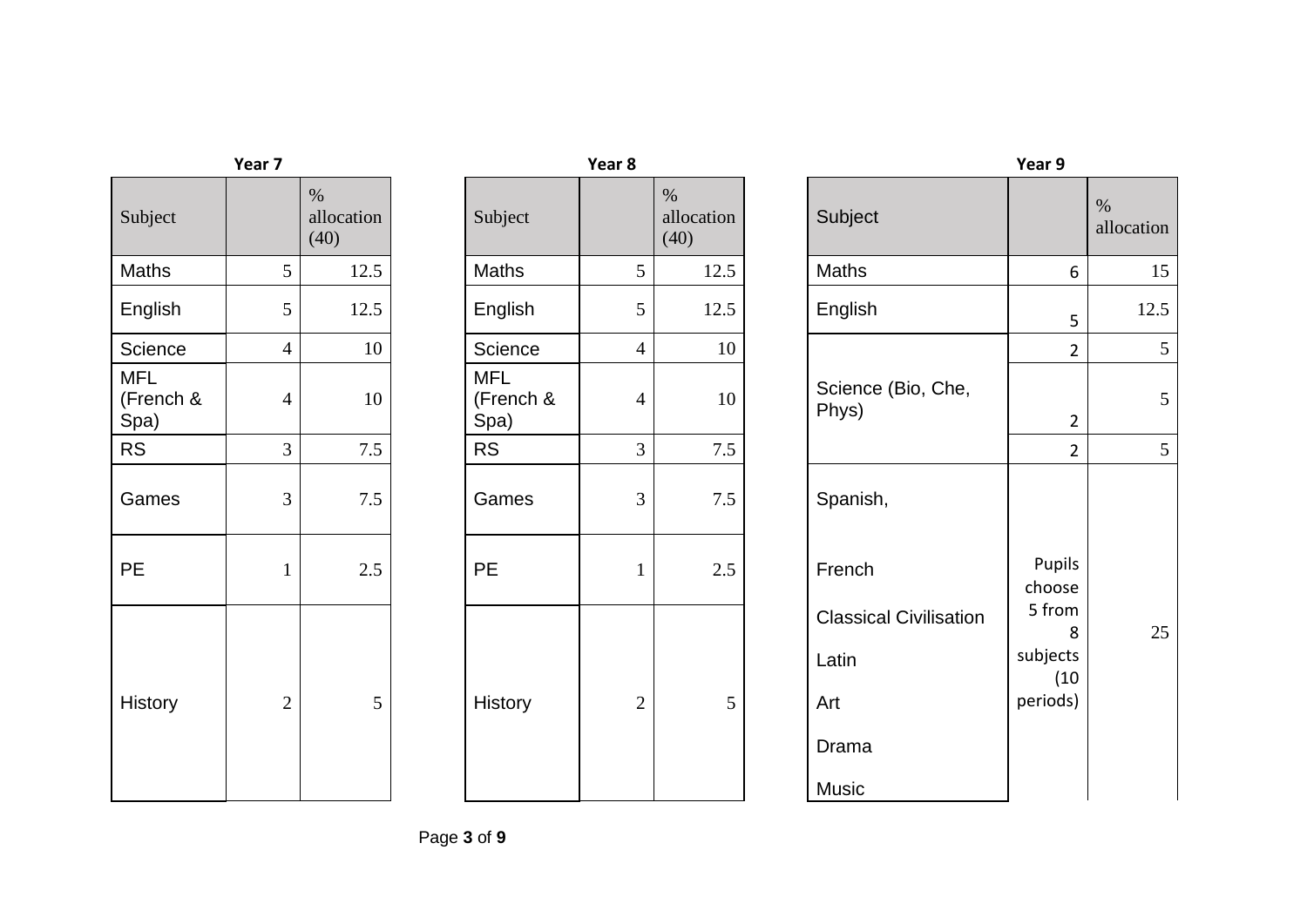|                     |                |     |                     |                |     | Technology |                |
|---------------------|----------------|-----|---------------------|----------------|-----|------------|----------------|
| Geography           | $\overline{2}$ | 5   | Geography           | $\overline{2}$ | 5   | <b>RS</b>  | 4              |
| Art                 | $\bigcirc$     | 5   | Art                 | $\overline{2}$ | 5   | Games      | $\overline{2}$ |
| Drama               | $\overline{2}$ | 5   | Drama               | $\overline{2}$ | 5   | <b>PE</b>  | 1              |
| <b>Music</b>        | $\overline{2}$ | 5   | <b>Music</b>        | $\overline{2}$ | 5   | History    | $\overline{2}$ |
| Technology          | $\overline{2}$ | 5   | Technology          | $\overline{2}$ | 5   | Geography  | $\overline{2}$ |
| <b>ICT</b>          | $\overline{2}$ | 5   | <b>ICT</b>          | $\overline{2}$ | 5   |            |                |
| Latin/Class.<br>Civ | $\mathcal{D}$  | 5   | Latin/Class.<br>Civ | $\overline{2}$ | 5   |            |                |
| <b>PSHE</b>         |                | 2.5 | <b>PSHE</b>         |                | 2.5 |            |                |

| Geography           | $\overline{2}$ | 5   |
|---------------------|----------------|-----|
| Art                 | $\overline{2}$ | 5   |
| Drama               | $\overline{2}$ | 5   |
| <b>Music</b>        | $\overline{2}$ | 5   |
| Technology          | $\overline{2}$ | 5   |
| <b>ICT</b>          | $\overline{2}$ | 5   |
| Latin/Class.<br>Civ | $\overline{2}$ | 5   |
| <b>PSHE</b>         | 1              | 2.5 |

|                     |                |                 |                     |                |     | Technology  |                |                |
|---------------------|----------------|-----------------|---------------------|----------------|-----|-------------|----------------|----------------|
| Geography           | $\mathbf{2}$   | 5               | Geography           | $\mathbf{2}$   | 5   | <b>RS</b>   | 4              | 10             |
| Art                 | $\mathbf{2}$   | 5               | Art                 | $\overline{2}$ | 5   | Games       | $\overline{2}$ | $\mathfrak{S}$ |
| Drama               | $\mathfrak{2}$ | 5               | Drama               | $\mathbf{2}$   | 5   | <b>PE</b>   | $\mathbf 1$    | 2.5            |
| Music               | $\mathfrak{2}$ | 5               | <b>Music</b>        | $\mathbf{2}$   | 5   | History     | $\overline{2}$ | 5              |
| Technology          | $\mathfrak{2}$ | 5               | Technology          | $\mathbf{2}$   | 5   | Geography   | $\overline{2}$ | 5              |
| <b>ICT</b>          | $\mathfrak{2}$ | $5\overline{)}$ | <b>ICT</b>          | $\mathbf{2}$   | 5   |             |                |                |
| Latin/Class.<br>Civ | $\mathfrak{2}$ | 5               | Latin/Class.<br>Civ | $\mathbf{2}$   | 5   |             |                |                |
| <b>PSHE</b>         |                | 2.5             | <b>PSHE</b>         |                | 2.5 |             |                |                |
|                     |                |                 |                     |                |     | <b>ICT</b>  | $\overline{2}$ | 5              |
|                     |                |                 |                     |                |     | <b>PSHE</b> | 1              | 2.5            |

Art/Drama - 1/2 termly carousel Music/Tech - 1/2 yearly carousel

Allocations based on a 1-week timetable of 60 periods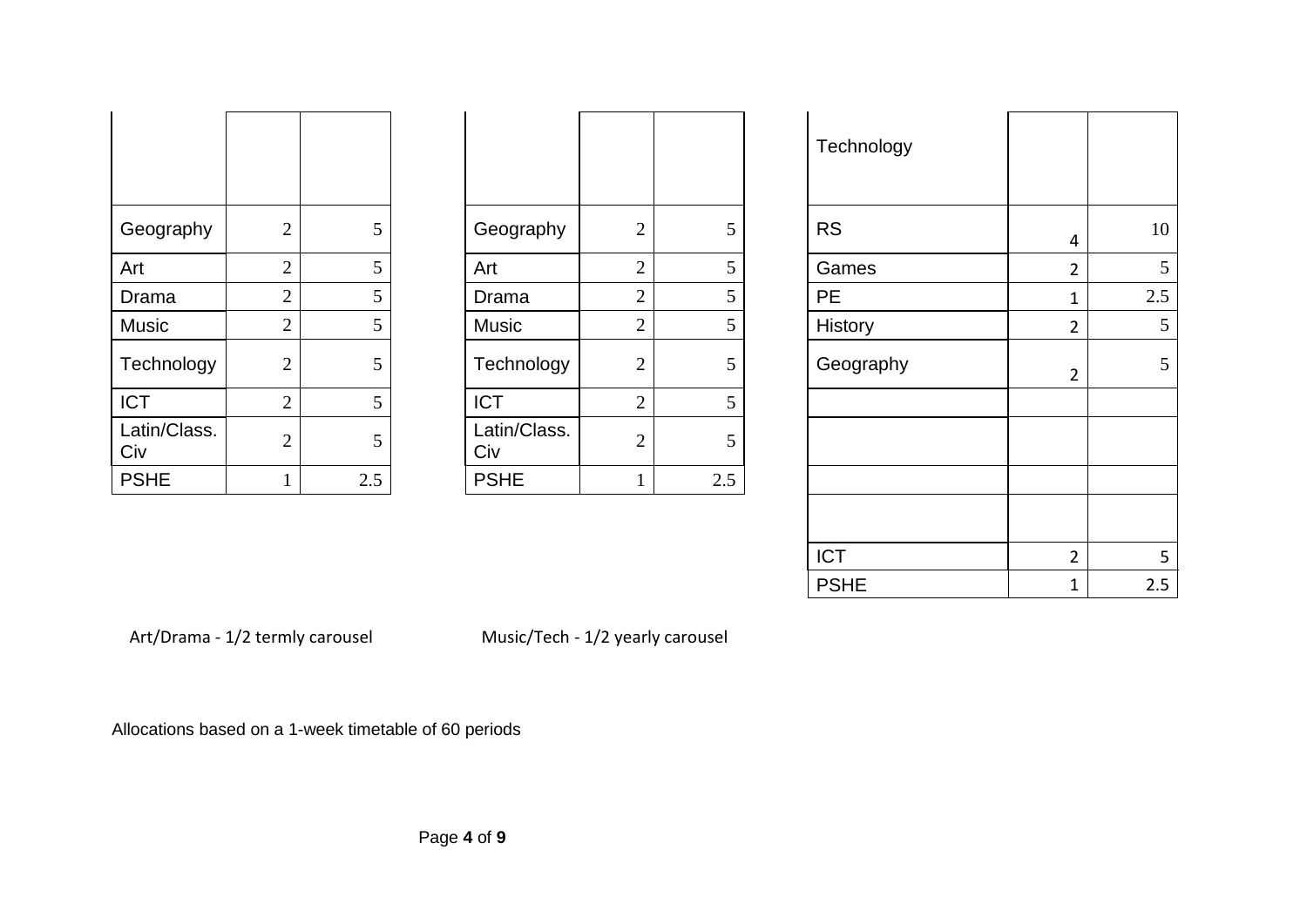*Upper School* Pupils choose their subjects during the Autumn Spring Term of Year 9. Pupils choose Core Subjects (English Literature, English Language, Science(s) Mathematics, and Religious Studies) and then choose 4 option subjects. The blocks are formed to satisfy the majority of individual subject choices and therefore we do not guarantee that all subject preferences will be met. Pupils in Year 10 will take 9 subjects to GCSE level. In Mathematics and English pupils are set according to performance in the Lower school.English teaching groups will consist of a higher performing group comprising of those pupils who performed most highly in the Lower School. The remaining pupils will be taught in mixed performance groups. Based on analysis of pupil's prior attainment, pupils in Set 4 English may focus solely on English Language. Maths performance groups will be generated by review of Lower School performance and this data will be used to create teaching groups of pupils who performed at a similar level in the Lower School.Those pupils in Set 1 for Mathematics may be entered for Additional Mathematics GCSE.

Personal, Social, Health Education continue to be taught to pupils and occurs weekly. Topics covered are appropriate for the stage of development of each particular year group and ensure that pupils develop an appreciation of British Values as well as develop their own emotional intelligence and resilience.

Pupils with individual learning requirements will be able to choose a reduced number of GCSE's, supplementing their studies through additional Mathematics and English support lessons and work with the IL department. In order to facilitate support of pupils with an identified need within lessons, the IL department provide subject teachers with advice and guidance relating to teaching strategies and exam arrangements.

International Students (EAL) are supported in their studies by theMFL Faculty Leader . Individual learning support plans are created for EAL pupils to advise subject staff on teaching strategies which will facilitate the learning of the pupil.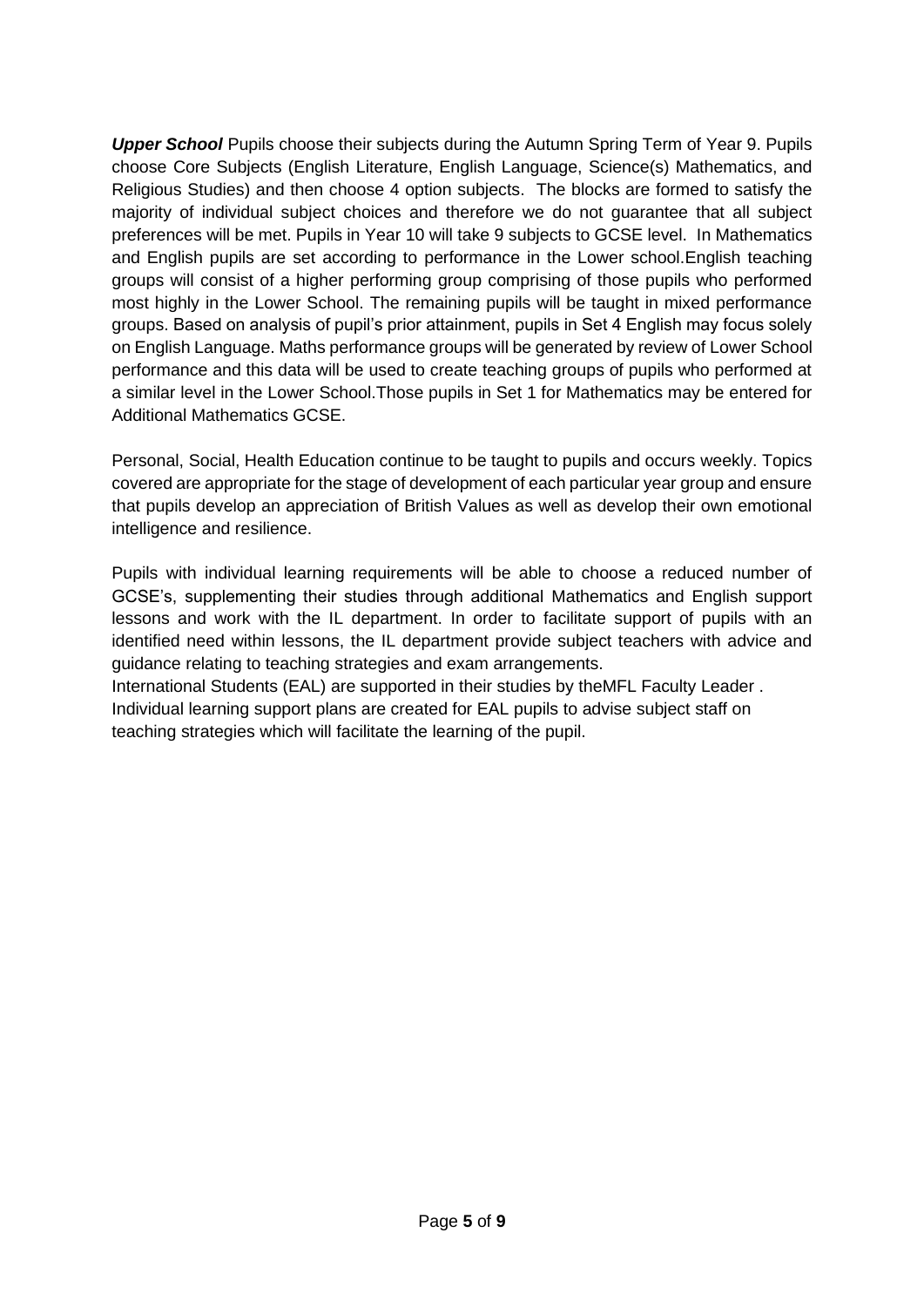| Year<br>10               |                         |                    | Year<br>11               |                |                    |
|--------------------------|-------------------------|--------------------|--------------------------|----------------|--------------------|
| Subject                  | Lessons                 | $\%$<br>allocation | Subject                  | Lessons        | $\%$<br>allocation |
| Maths                    | 6                       | 15                 | Maths                    | 6              | 15                 |
| English                  | 6                       | 15                 | English                  | 6              | 15                 |
| <b>RS</b>                | $\overline{4}$          | 10                 | <b>RS</b>                | $\overline{4}$ | 10                 |
| Games                    | 3                       | 7.5                | Games                    | 3              | 7.5                |
| <b>PSHE</b>              | $\mathbf{1}$            | 2.5                | <b>PSHE</b>              | $\mathbf{1}$   | 2.5                |
| Option<br>1              | $\overline{4}$          | 10                 | Option<br>1              | $\overline{4}$ | 10                 |
| Option<br>$\overline{2}$ | $\overline{4}$          | 10                 | Option<br>$\overline{2}$ | $\overline{4}$ | 10                 |
| Option<br>3              | $\overline{\mathbf{4}}$ | 10                 | Option<br>3              | $\overline{4}$ | 10                 |
| Option<br>4              | $\overline{4}$          | $10\,$             | Option<br>4              | $\overline{4}$ | 10                 |
| Option<br>$\sqrt{5}$     | 4                       | 10                 | Option<br>5              | $\overline{4}$ | 10                 |

|     | Year<br>11               |                |                    |
|-----|--------------------------|----------------|--------------------|
| ion | Subject                  | Lessons        | $\%$<br>allocation |
| 15  | Maths                    | 6              | 15                 |
| 15  | English                  | 6              | 15                 |
| 10  | <b>RS</b>                | $\overline{4}$ | 10                 |
|     | Games                    | 3              | $7.5\,$            |
| 2.5 | <b>PSHE</b>              | $\mathbf{1}$   | 2.5                |
| 10  | Option<br>1              | $\overline{4}$ | 10                 |
| 10  | Option<br>$\overline{2}$ | $\overline{4}$ | 10                 |
| 10  | Option<br>3              | $\overline{4}$ | 10                 |
| 10  | Option<br>4              | $\overline{4}$ | 10                 |
| 10  | Option<br>5              | $\overline{4}$ | 10                 |

**Sixth Form** Pupils choose 3A Level subjects during the Autumn Term of Year 11 and these options are finalised after GCSE results before Year 12. Pupils who are uncertain of their A Level subjects are able to initially select 4 subjects and during the Autumn term of Year 12, reduce this to 3 subjects. Pupils are not restricted to choosing options from blocks of subjects, allowing for greater individual choice.

Pupils taking the art subjects will be entered for their AS art qualification at the end of Year 12 and can continue this into Year 13.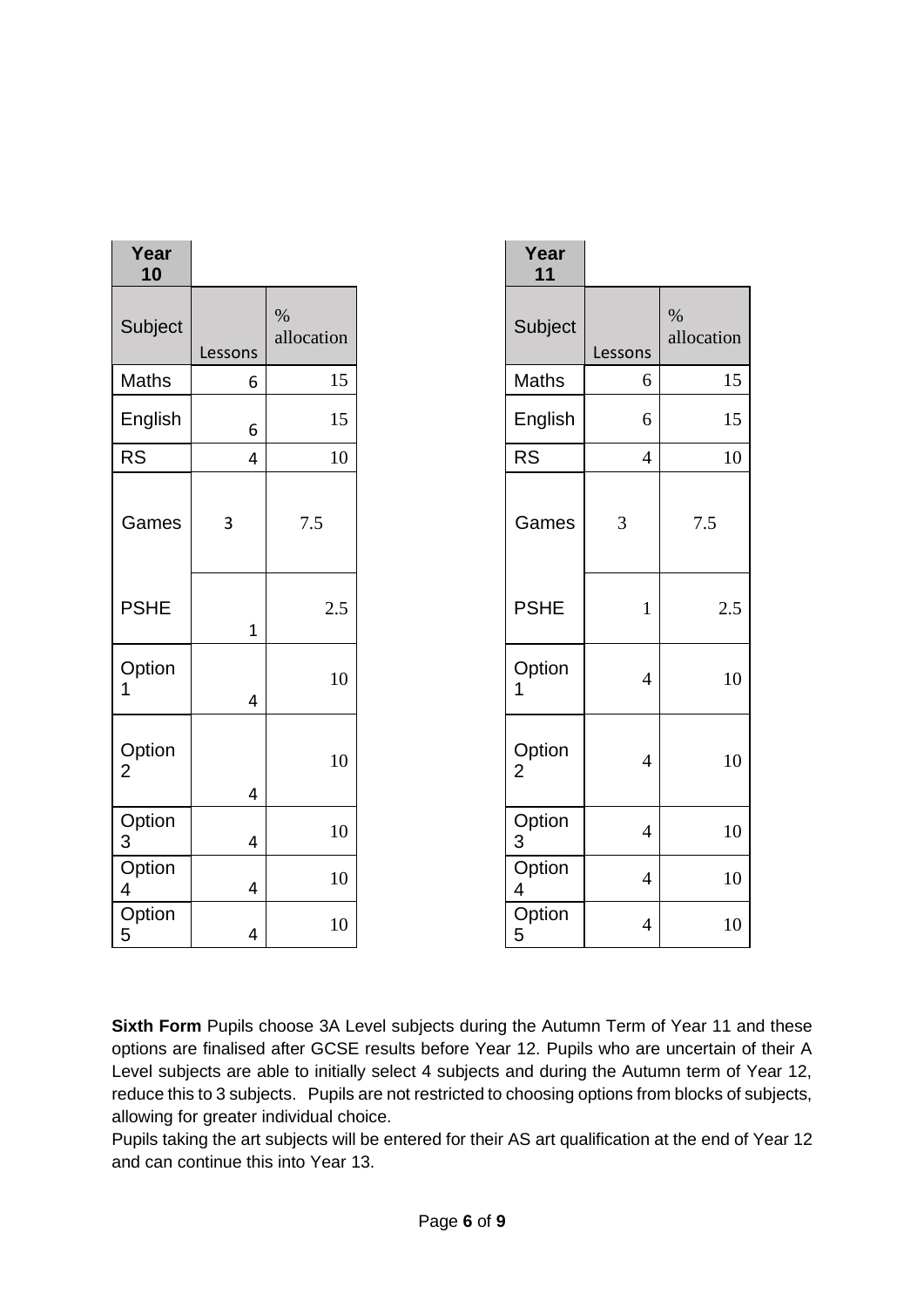For those pupils entering the Sixth Form who have not achieved a pass grade in Mathematics and English, additional GCSE lessons in these subjects are timetabled to enable these pupils to enter the Public Examination in these subjects in the Spring Term of Year 12 as well as at the end of Year 12 if still required.

In order to facilitate support of pupils with an identified need within lessons, the IL department provide subject teachers with advice and guidance relating to teaching strategies and exam arrangements.

Non-examination subjects of PSHE and Games and study periods supplement students' academic studies.

The Extended Project Qualification is available for all Sixth Form students to complete should they wish to do so.

| Year 12              |                                  |                    | Year 13              |                                       |                    |
|----------------------|----------------------------------|--------------------|----------------------|---------------------------------------|--------------------|
| Subject              | No of<br>lessons<br>$(40$ wk $)$ | $\%$<br>allocation | Subject              | No of<br>lessons<br>$(40 \text{ wk})$ | $\%$<br>allocation |
| <b>PSHE</b>          | $\mathbf{1}$                     | 2.5                | <b>PSHE</b>          | $\mathbf 1$                           | 2.5                |
| Games                | 3                                | 7.5                | Games                | $\overline{3}$                        | 7.5                |
| Option1              | 6                                | 15                 | Option1              | $\overline{7}$                        | 17.5               |
| Option 2             | 6                                | 15                 | Option 2             | $\overline{7}$                        | 17.5               |
| Option 3             | 6                                | 15                 | Option 3             | $\overline{7}$                        | 17.5               |
| Option 4             | 6                                | 15                 | Independent<br>study | 15                                    | 37.5               |
| Independent<br>Study | 9                                | 22.5               |                      |                                       |                    |
| <b>EPQ</b>           | 3                                | 7.5                |                      |                                       |                    |

| Year 13              |                             |                    |
|----------------------|-----------------------------|--------------------|
| Subject              | No of<br>lessons<br>(40 wk) | $\%$<br>allocation |
| <b>PSHE</b>          | 1                           | 2.5                |
| Games                | 3                           | 7.5                |
| Option1              | 7                           | 17.5               |
| Option 2             | 7                           | 17.5               |
| Option 3             | 7                           | 17.5               |
| Independent<br>study | 15                          | 37.5               |

International Students (EAL) are supported in their studies by the Head of International Pupils. Individual learning support plans are created for EAL pupils to advise subject staff on teaching strategies which will facilitate the learning of the pupil.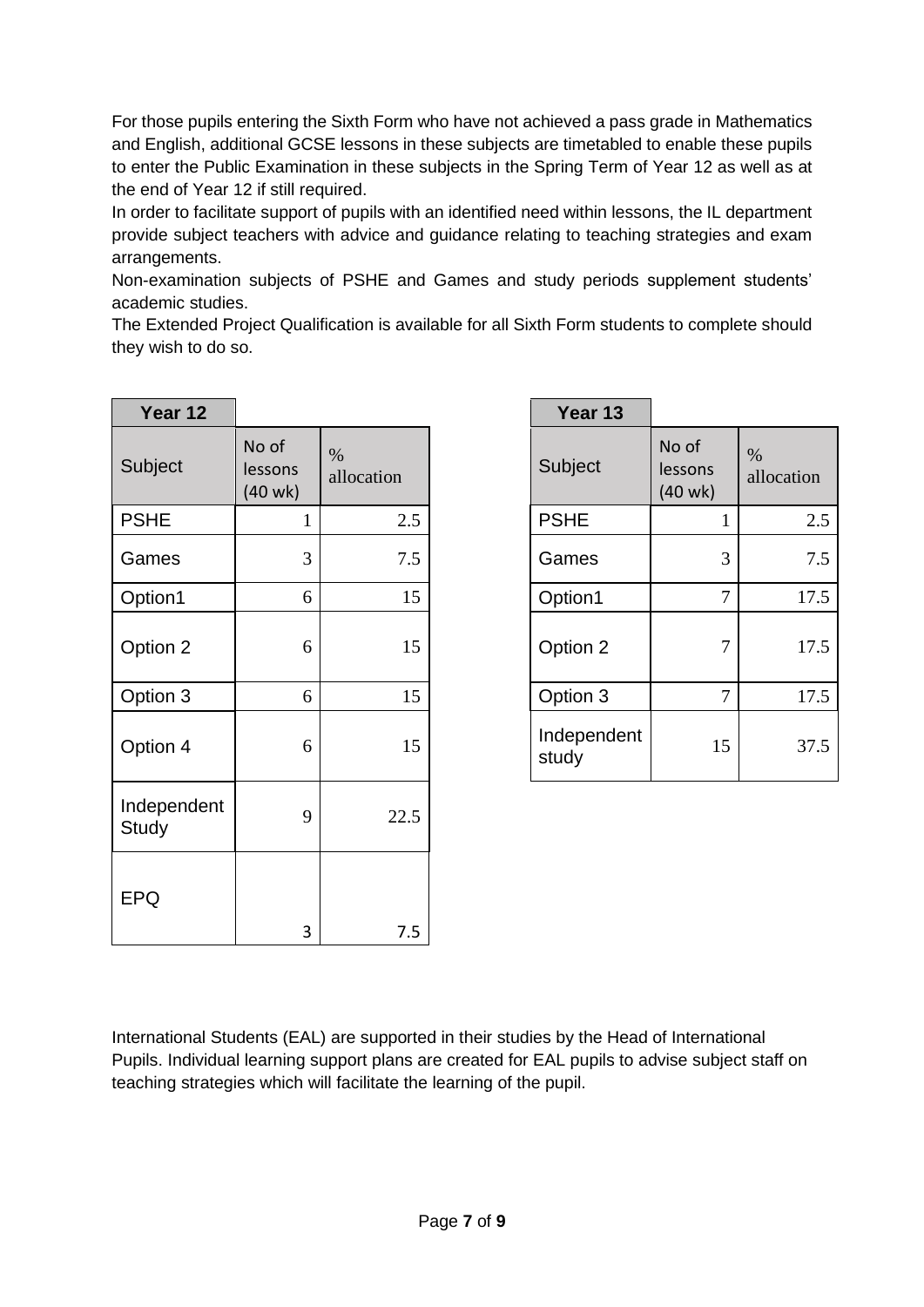**Academic enrichment for all** A scholarship and extension pathway provides the opportunity for all pupils to extend themselves academically.



**Career and University Guidance**.